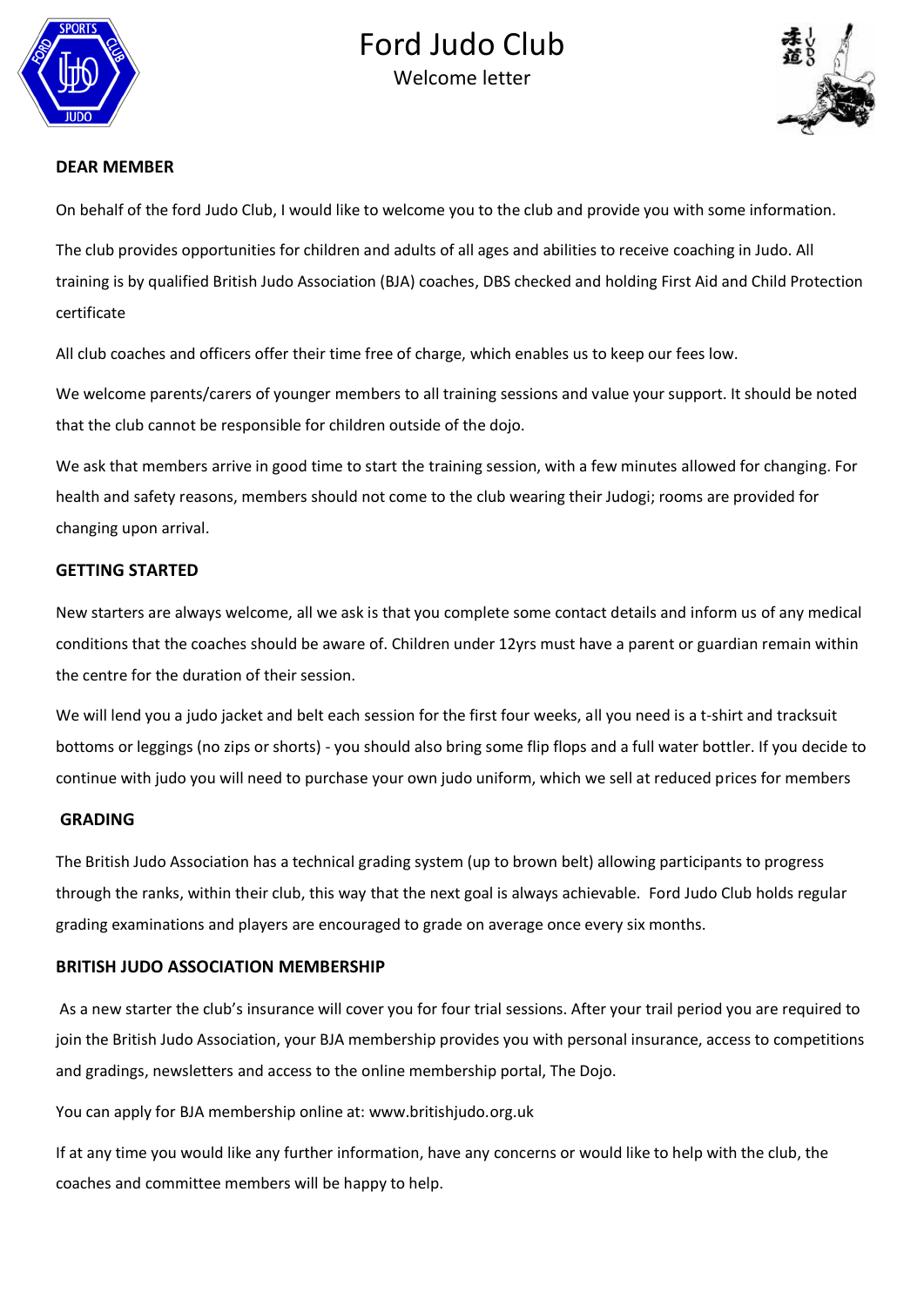# Ford Judo Club





# **Ford Judo Club Information on Mat fees**

# **Classes - Monday & Thursday**

- You Can Train One or twice per week, on a Monday or Thursday or both. 18:00-18:45 5 to 10 yrs.
- 19:00-20:00 11 to 16 yrs. 20:00-21:15 +16 yrs. and Senior

# **2021 Mat Fees**

• **You Can pay as you throw or pay Monthly by direct debt which reduces Mat fees by 30%** 

# **Junior club members (5 / 18 yrs. or in full time education**

Pay as you throw - £5.00 ( per session ) Pay monthly Juniors (Direct Debit Only) £17.00 for 1 session per week £28.00 for 2 session per week

# **Senior club members**

Pay as you throw - £5.50 Pay monthly seniors (Direct Debit Only) £18.00 for 1 session per week £30.00 for 2 session per week

# **Family club Membership 3 or family members**

Pay monthly (Direct Debit Only) £40.00 for 1 session per week £68.00 for 2 session per week

# **Direct Debts**

Ford Judo club recognises that paying monthly by direct debt would suit some people, but not everyone. In recognition of your commitment to ford judo club, pay monthly fees will be discounted by approximately 30%. In additional we recognise that Judo can be quite expensive for families of 3 or more. For that reason, we have introduced a special family rate for club members with 3 or more family members living in the same household. A family with 2 children and 1 adult will save approximately 35% over our pay as you go mat fees.

WE Manage the direct Debt payments through our Club Management App Coacha, which uses Go cardless for the direct debt sign up.

# **Direct Debt sign up**

- Payments go from the  $1<sup>st</sup>$  of the month
- Just request you want to pay monthly
- We'll send you an email, with a link, you input the necessary information into go-Cardless, creating the direct debt mandate.

# **Judo Gi's**

We have Judo Gi's for sale at the club at discounted prices.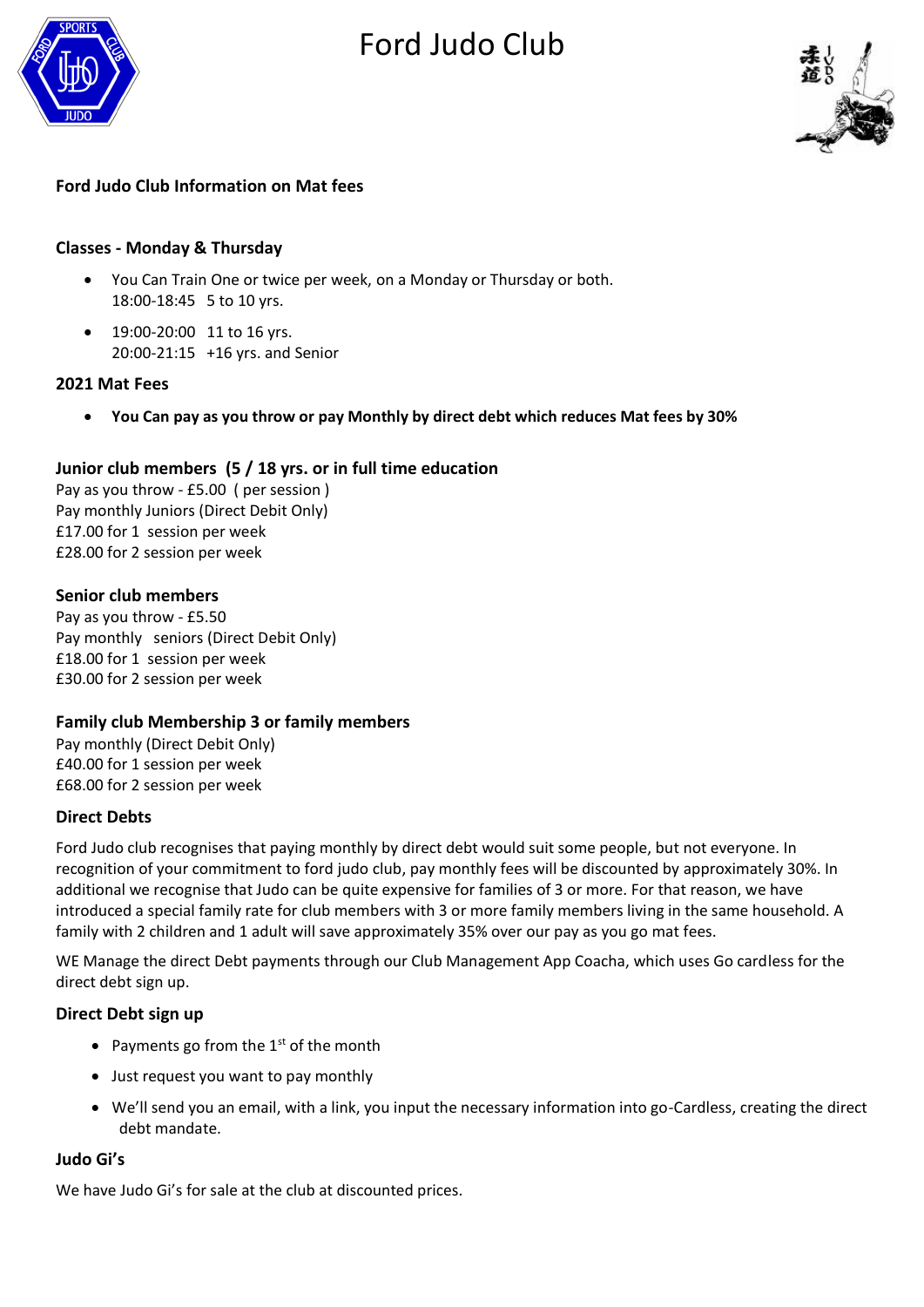

# Ford Judo Club Welcome letter



# **General**

Members of the club agree that they will:

- a) Allow their personal data, held by the club in accordance with the Data Protection Act, to be used:
	- I. to facilitate the management of the club
	- II. to facilitate the protection of young persons
- b) To pay membership subscription fees to the club Treasurer by the date they are due. Where subscription fees are not paid within a month of the due date, the player's membership will lapse.
- c) Abide by the decisions of the Committee and announcements made at the AGM.
- d) Seek to uphold the spirit of Judo and where able will advance the aims of the club.
- e) Provide an emergency contact and medical information, which they will update it if at any time this information changes.
- f) Consider the health and safety of others at all times, reporting any risks, concerns or issues to the coaching staff or club officers at the earliest opportunity.
- g) respect opponents
- h) Encourage club members to value their performances and not just results
- i) Members must ensure that their Club & BJA memberships are valid, in-date and renewed annually
- j) Be aware of The Club's current fire safety, evacuation, emergency and Health & Safety procedures and have access to emergency contact details at all training sessions.

# **Training**

Members of the club agree that they will:

- k) Be clean and have trim fingernails and toenails
- l) Bow upon entering and leaving both the dojo and the mat.
- m) Respect other players and officials of the club.
- n) Abide by the rules of the club, listen to and follow the instruction from coaches, and be ready to learn.
- o) Arrive on time for training.
- p) Dress appropriately (the traditional Judogi is preferred at all times whilst training), with all jewellery removed.
	- I. Female members should wear a plain white T-shirt under their Judogi top;
	- II. Long hair must be tied back
- q) Wear appropriate footwear to and from the mat
- r) Ask the coach leading the training session before leaving the mat during training sessions.
- s) Pay training fees promptly.
- t) Obtain permission from the session coach before leaving the dojo for any reason including a visit to the toilets.
- u) Not be under the influence of alcohol or drugs whilst in the dojo.
- v) No child under the age of 12 yrs. can be left without a responsible adult present for the duration of the session.
- w) Tournament entry fees must be paid prior to the club sending off the entry form.

# **New Starters**

- x) The first lesson is free.
- y) After 4 trial lessons, New Starters are required to join the British Judo Association; BJA membership provides individual's insurance.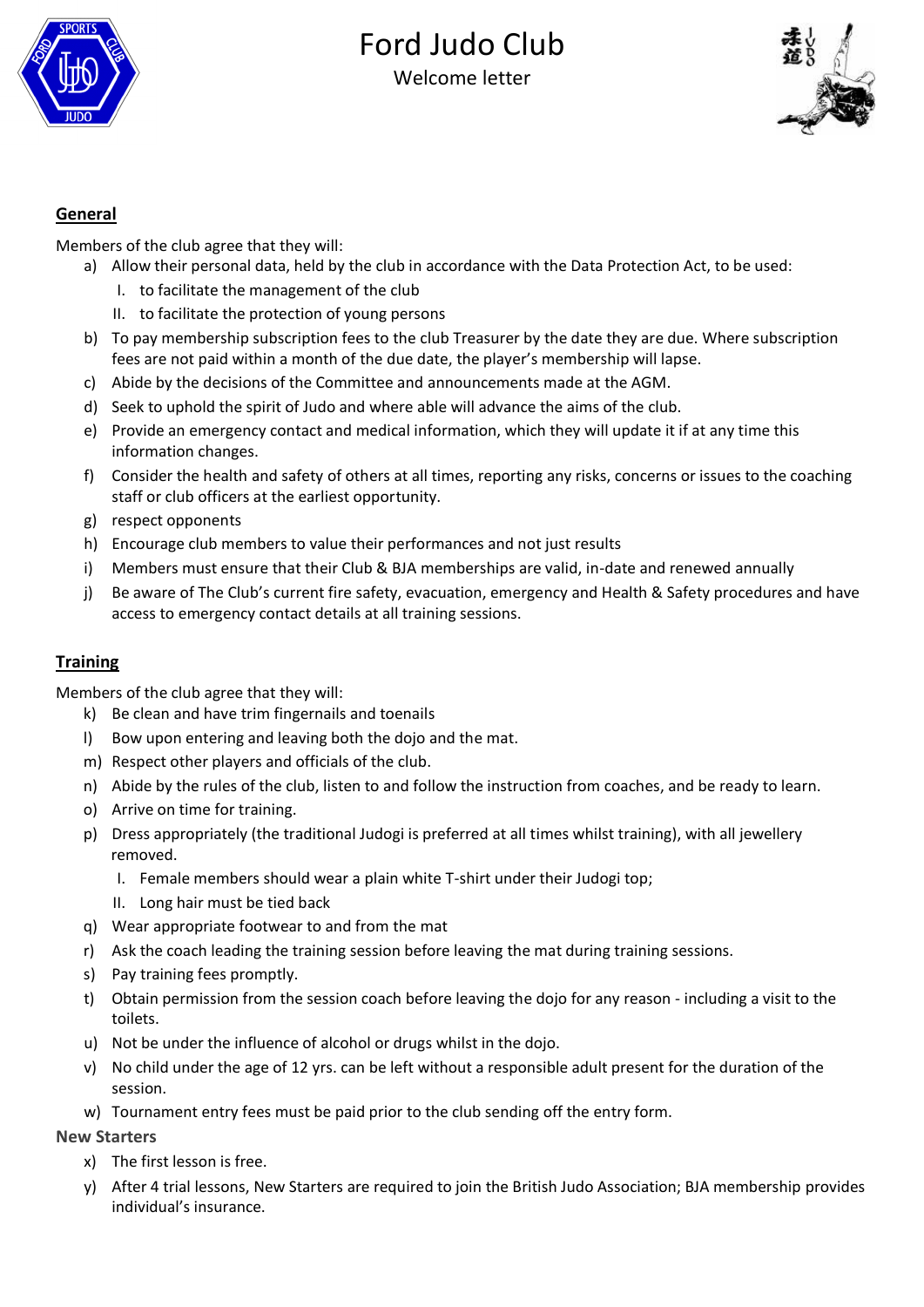# **Ford judo club Executive Committee**

Mark Staddon Elizabeth Kavanagh mike Kavanagh Steve Kennedy Mike Allen Karen Staddon Paula cliff / Amy Steve Kennedy

| Chairman:                    |  |
|------------------------------|--|
| Secretary:                   |  |
| Treasurer:                   |  |
| Child Welfare Officer:       |  |
| Head coach:                  |  |
| Volunteer coordinator:       |  |
| <b>Membership Secretary:</b> |  |
| <b>Publicity Officer:</b>    |  |

# **Ford Judo club coaches**

| Mike Allen               | 3rd Dan             |
|--------------------------|---------------------|
| Mark Staddon             | 2 <sup>nd</sup> Dan |
| John Debono              | 5 <sup>th</sup> Dan |
| Matthew Kavanagh 3rd Dan |                     |
| Mark Cliff               | $1st$ Dan           |
| <b>Jason AILEY</b>       | 3rd Dan             |
|                          |                     |

# **Ford Judo Club contact details**

The pavilion Westland Playing Fields London Road Romford Essex Postcode: RM7 9NU

Tel: 07970 761641 Club Number: 297

Email: [fordjudoclub@hotmail.com](mailto:fordjudoclub@hotmail.com)  Web: www.fordjudoclub.org Facebook [: www.facebook.com/ford.judoclub](http://www.facebook.com/ford.judoclub) 

British Judo Association:<http://www.britishjudo.org.uk/home/index.php>

# **Ford Judo Club Web Site**

The club web site has all the latest club news, events and results, plus loaded of information on club events, grading. There's links to the BJA web site for licence renewals, results and calendar of events.

[WWW.FORDJUDOCLUB.ORG](http://www.fordjudoclub.org/)

# **BRITISH JUDO ASSOCIATION MEMBERSHIP**

**Ford Judo Centre is affiliated to the British Judo Association (BJA), the governing body for Judo in the country. Our BJA membership number is 297**

**All members of Ford Judo Club and visiting Judoka are required to have an in-date licence in order to take part in the sessions. You are required to have a licence so that you are then covered by the clubs and the BJA's insurance.**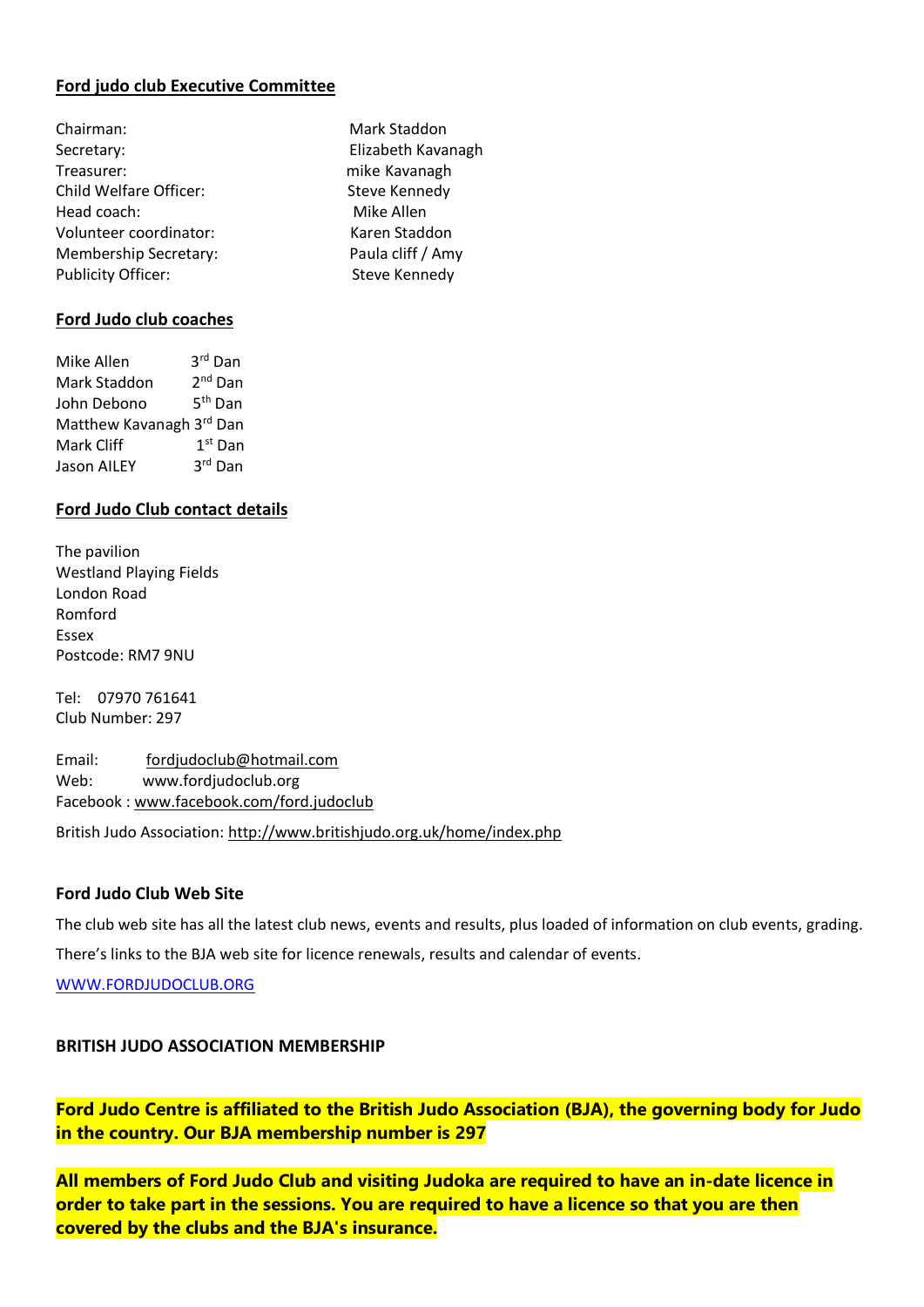# **BRITISH JUDO ASSOCIATION MEMBERSHIP**

As a new starter the club's insurance will cover you for four trial sessions. After your trail period you are required to join the British Judo Association, your BJA membership provides you with personal insurance, access to competitions and gradings, newsletters and access to the online membership portal, The Dojo. You can apply for BJA membership online at: www.britishjudo.org.uk

- BJA Judo Kids Membership (5-7 years) 12-month term, valid for all under 8 activities, including training, sho gradings and festivals.
- BJA Full Membership; Adult, Student or Junior (8-15yrs) 12- or 24-month term, valid for all activities, including training, grading, competing and coaching.
- BJA Recreational Membership 12-month term, valid for training activities only, we do not recommend this option as you will not be able to grade or compete.
- BJA Free Introductory Membership 90 days Free introductory licence non-renewable.

# **Use the following information when completing your BJA membership application/renewal:**

- Club: Ford Judo Club
- County: Essex

•

• Area: Northern Home Counties (NHC)

# **Creating a NEW BJA Family Membership or if you have multiple children**

If you are creating a profile for your child/children who is under 18 years old, you must first create yourself a Parent/

# Guardian account. **To do this, please follow the steps below:**

- 1. Complete Steps 1-4 as detailed under "How to join British Judo as a NEW Member".
- 2. Upon selecting the "Membership Type", select "Parent/Guardian" (This is free of charge if you are not a participating adult in the sport. If you wish to register for a membership for yourself as well, select "Full Membership - Adult"
- 3. Complete the payment processes (If you register as a Parent/Guardian, you will not be charged).

### **To add additional child members to your account:**

- 1. Look at the black drop-down menu on the left-hand side of your screen.
- 2. Click on "Memberships", "Additional Memberships" and then "Add Member".
- 3. Add the details of the child that you would like to combine into your account and complete the payment at the bottom of the page.
- 4. If you have another child to add, repeat steps 1-3 above.

# **Following this, you will now be able to manage all accounts through your single log in.**

- TIP: Head over to "Memberships", "Additional Memberships" and "List Members" to see all members associated to your account. Click on Renew Memberships to renew each of the memberships when you need to.
- If there is a child account not linked to yours that should be, please contact thedojo@britishjudo.org.uk